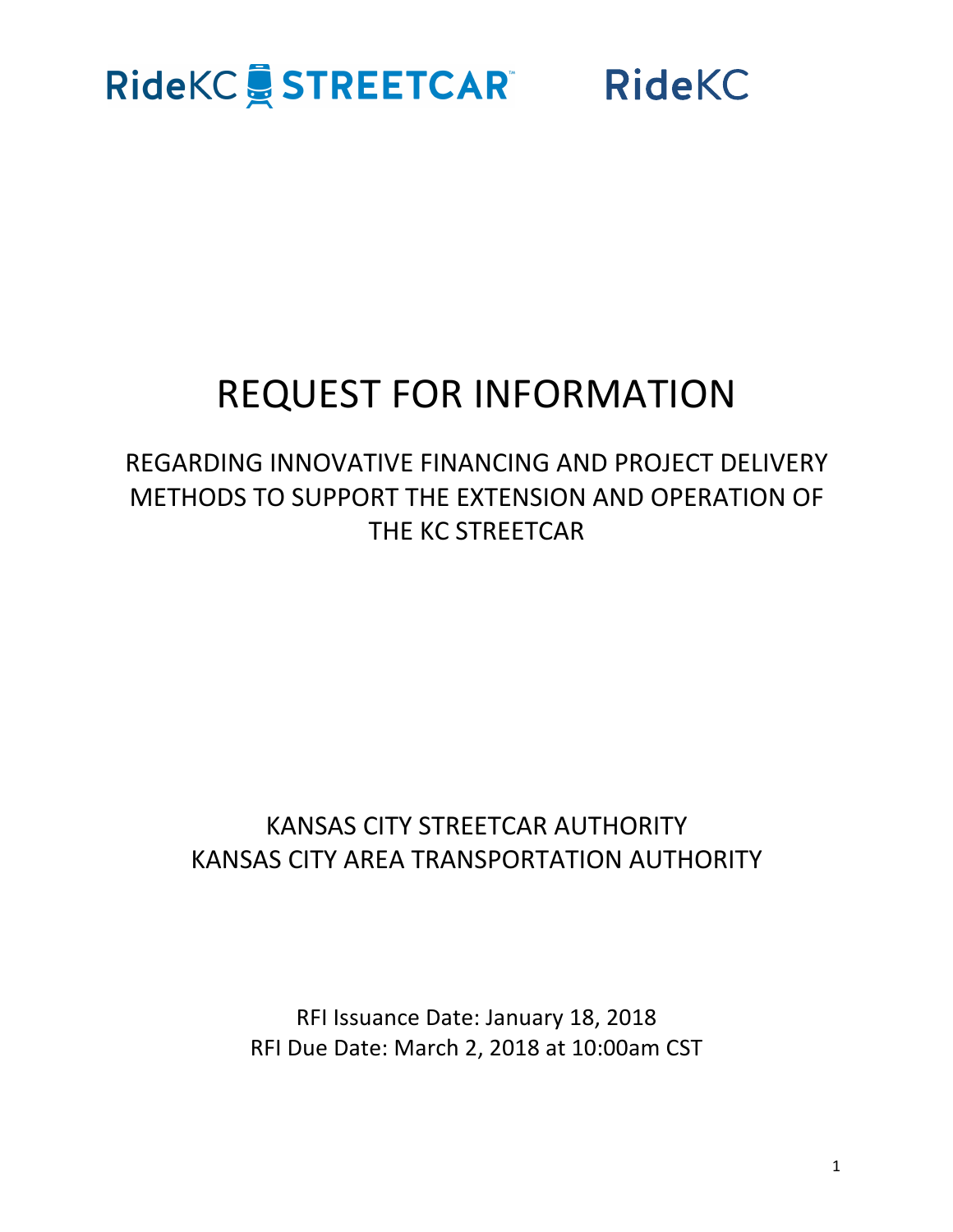**RideKC** 

### **1.** INTRODUCTION

The Kansas City Streetcar Authority (KCSA) and the Kansas City Area Transportation Authority (KCATA) are issuing this Request for Information ("RFI") in order to elicit responses to the questions presented in this document regarding the extension and operation of the KC Streetcar system (the "Project"). The KCSA is a private 501-C-3 organization responsible for the operations and maintenance of the existing KC Streetcar system and the KCATA is the regional Transportation Authority under a bi-state compact and federally approved legislation and is the Federal Transit Administration's (FTA) designated recipient for the Kansas City region.

Together, the KCSA and KCATA ("the Partnership") are engaged in the process of evaluating innovative project delivery opportunities and various public-private partnership delivery models for the Project  $$ an exercise that will aid in the eventual selection of a final delivery and financing model for the Project. Additional local partners including the City of Kansas City, MO, and Port KC will also advise on the local process.

The purpose of this RFI is to generate responsive information that may help the Partnership confirm and/or refine assumptions regarding innovative delivery and financing options of the Project. This RFI is intended solely to obtain such information and assist the Partnership on an administrative level. The Partnership will consider responses to this RFI in connection with the evaluation of delivery options and the further development of a financial plan for the Project.

This RFI does not constitute a Request for Qualifications ("RFQ"), a Request for Proposals ("RFP"), or other solicitation, nor does it constitute the commencement of any other type of procurement process for the Project. Moreover, it does not represent a commitment to issue an RFQ or an RFP in the future. Therefore, those choosing to respond to this RFI will not, merely by virtue of submitting such a response, be deemed to be "bidders" on the Project in any sense. No such respondent will have any preference, special designation, advantage or disadvantage whatsoever in any subsequent procurement process related to the Project. Written responses to this RFI are requested from each respondent no later than 10:00am CST on March 2, 2018. The page limit for responding to this RFI is 20 pages.

> Please submit responses by e-mail to: Tom Gerend Executive Director Kansas City Streetcar Authority tgerend@kcstreetcar.org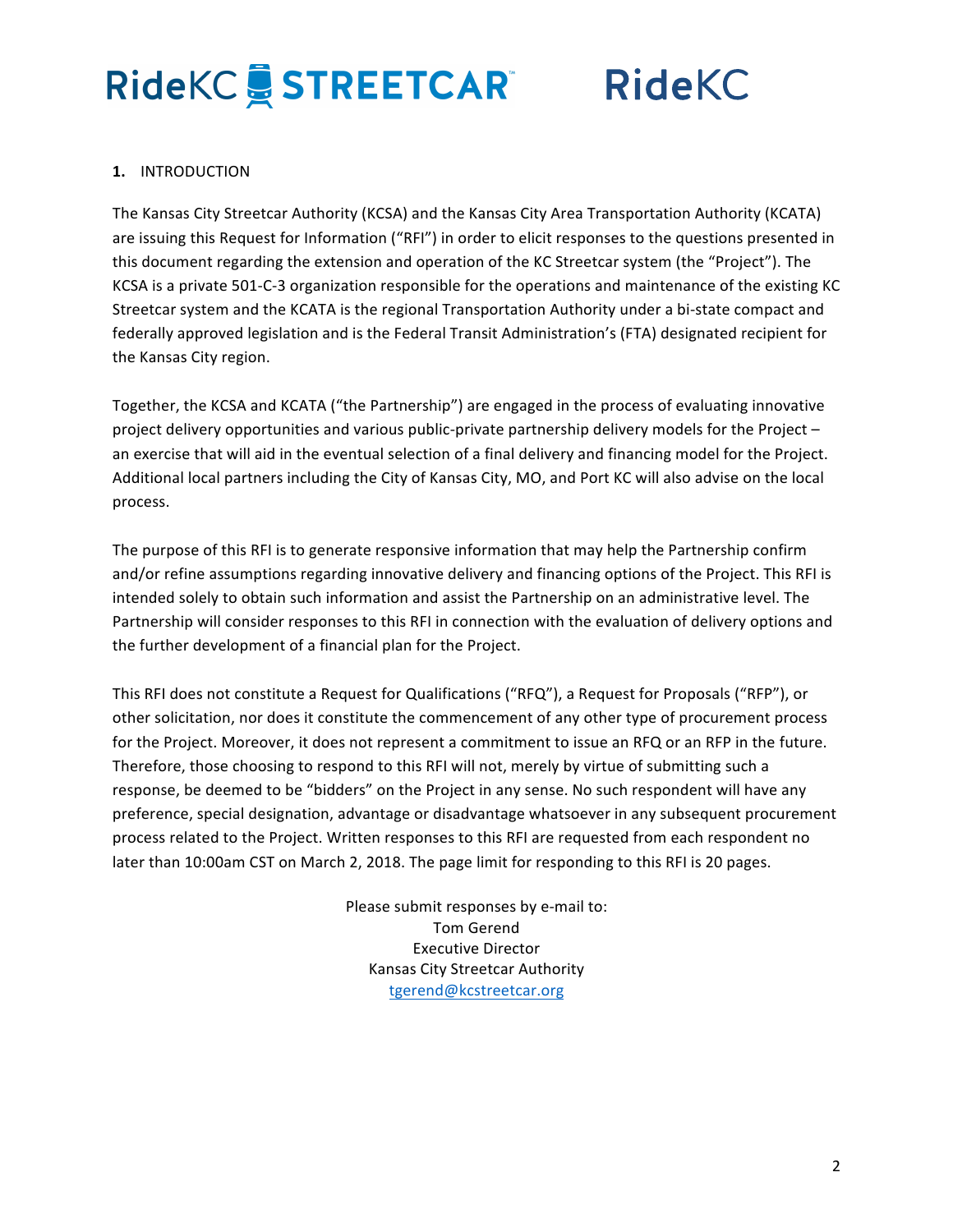## **RideKC**

### **2. THE EXISTING STREETCAR SYSTEM**

The existing KC Streetcar system is a 2.2 route mile (4.4 track mile) modern streetcar system that runs in downtown Kansas City, Missouri. The street-running service connects major employment, residential, and entertainment destinations including Union Station/Crown Center, Crossroads, Power & Light Entertainment District, Sprint Arena, Financial District, and the River Market.

The original project was financed with local funding generated from a Transportation Development District (TDD) taxing district, using bonds issued (approx. \$67m) by the City of Kanas City, Missouri, and Federal Transit Administration (FTA) grant funds (approx. \$37m). Construction of the project was done using a Construction Manager at Risk contract competitively secured and awarded by the City of Kansas City, Missouri. 

Operations and Maintenance is the responsibility of KCSA and is performed by a competitively secured contractor. Annual operations and maintenance expense (approx. \$4.5m) and debt service payments are funded annually through the locally formed TDD. All streetcar assets are owned by the City of Kansas City, Missouri.

### General attributes and characteristics of the existing system include;

- $$102m$  construction cost (2014-2015)
- 4 vehicle modern streetcar fleet (CAF Urbos 3), powered exclusively by overhead power lines. 2 additional streetcars on order with expected delivery in August 2019
- 2.2 mile north/south route, 4.4 revenue track miles

### RideKC **STREETCAR**

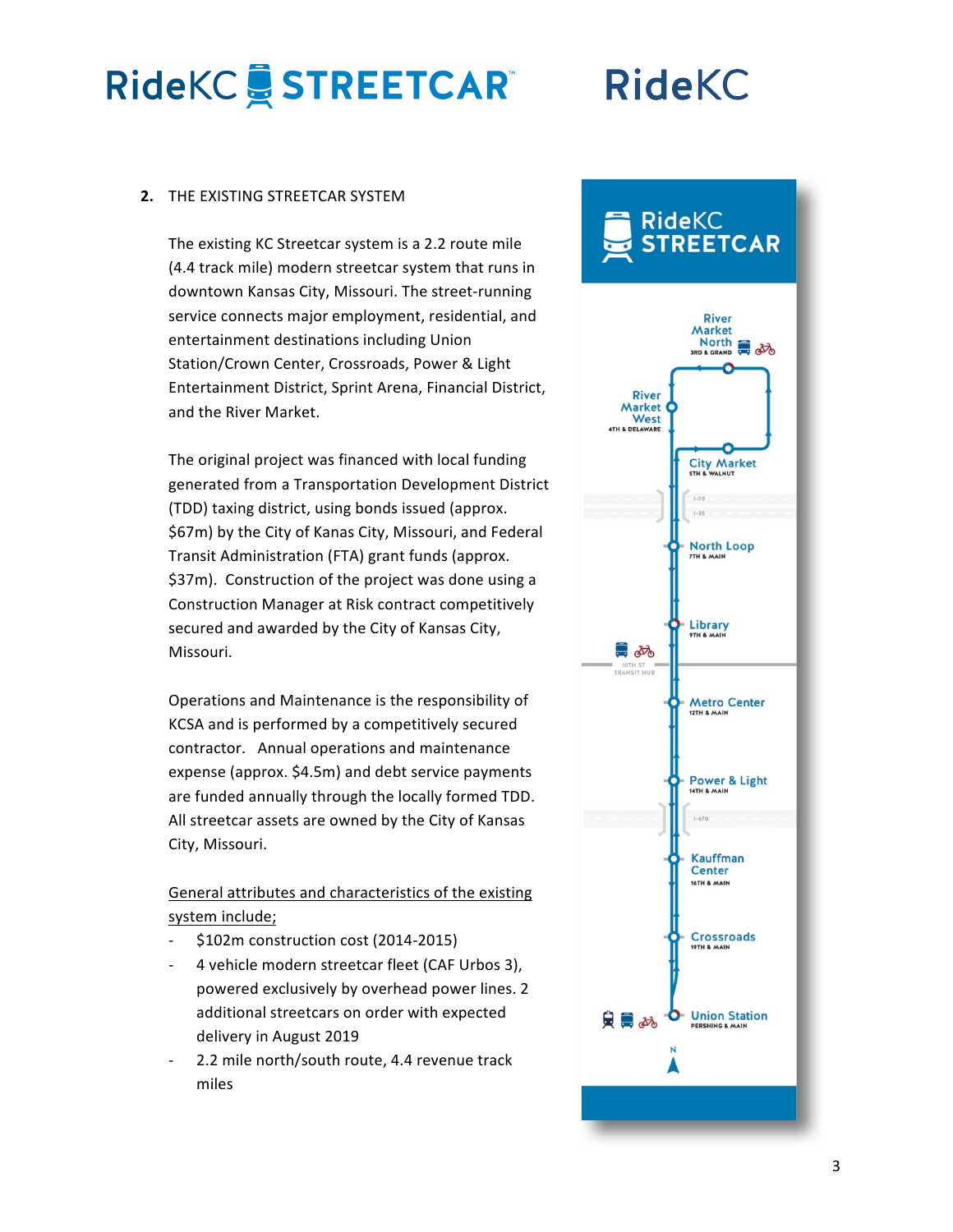### **RideKC**

- 16 streetcar level-boarding platforms (13 with fixed transit shelters)
- Free fare policy in place. No fare equipment installed on streetcars or platforms.
- One LEED Gold maintenance facility with 3 inside work bays, and related equipment.
- Operations, maintenance, day-to-day financials, marketing and communications managed by KCSA.
- 5 year operations and maintenance contract with Herzog Transit Services Inc. (currently in year 2 of 5 year term)
- Current financing and funding:
	- $\circ$  Kansas City Downtown Streetcar Transportation Development District (TDD) is in place since 2012, collecting a 1% retail sales tax, special assessments on all real property and paid public surface parking lots within the district.
	- $\circ$  Approximately \$11 million in annual TDD revenues are used to pay Kansas City, MO debt service on \$67 million in city-backed bonds issued to fund construction. The TDD also funds 100% of annual operations and maintenance expenses. The city contributes \$2.039 million annually to the TDD.
- Roles and Responsibilities of related partners related to current operation:
	- $\circ$  Kansas City, Missouri- Owner of streetcar assets, issuer of bond debt, and federal grant recipient for related federal funding.
	- $\circ$  Kansas City Streetcar Authority- Manager of Operations and Maintenance activities and management of related contractor, operations budgeting, marketing and rider communication, and other duties.
	- o Transportation Development District (TDD)- Legal taxing district responsible establishing and collecting tax revenues to support debt service payment, and annual operations and maintenance budgeting.
	- $\circ$  Kanas City Area Transportation Authority- Regional transit integration support (scheduling software and vehicle communication, APC data collection, regional call center, para-transit service requirements).

### **3. THE EXTENSION PROJECTS**

Currently, two independent streetcar extension planning efforts are underway:

- 0.75 mile Riverfront Extension via the Grand Avenue Viaduct to Berkley Riverfront Park, and
- 3.5 mile Main Street Extension from Union Station to the University of Missouri, Kansas City Volker Campus.

This RFI is accepting of information on project delivery options including operations / maintenance and finance methods that are related to a combined (two-part) extension, inclusive of both Riverfront and Main Street, or information that is specific to an individual extension (Riverfront or Main Street). Respondents have the flexibility to provide information on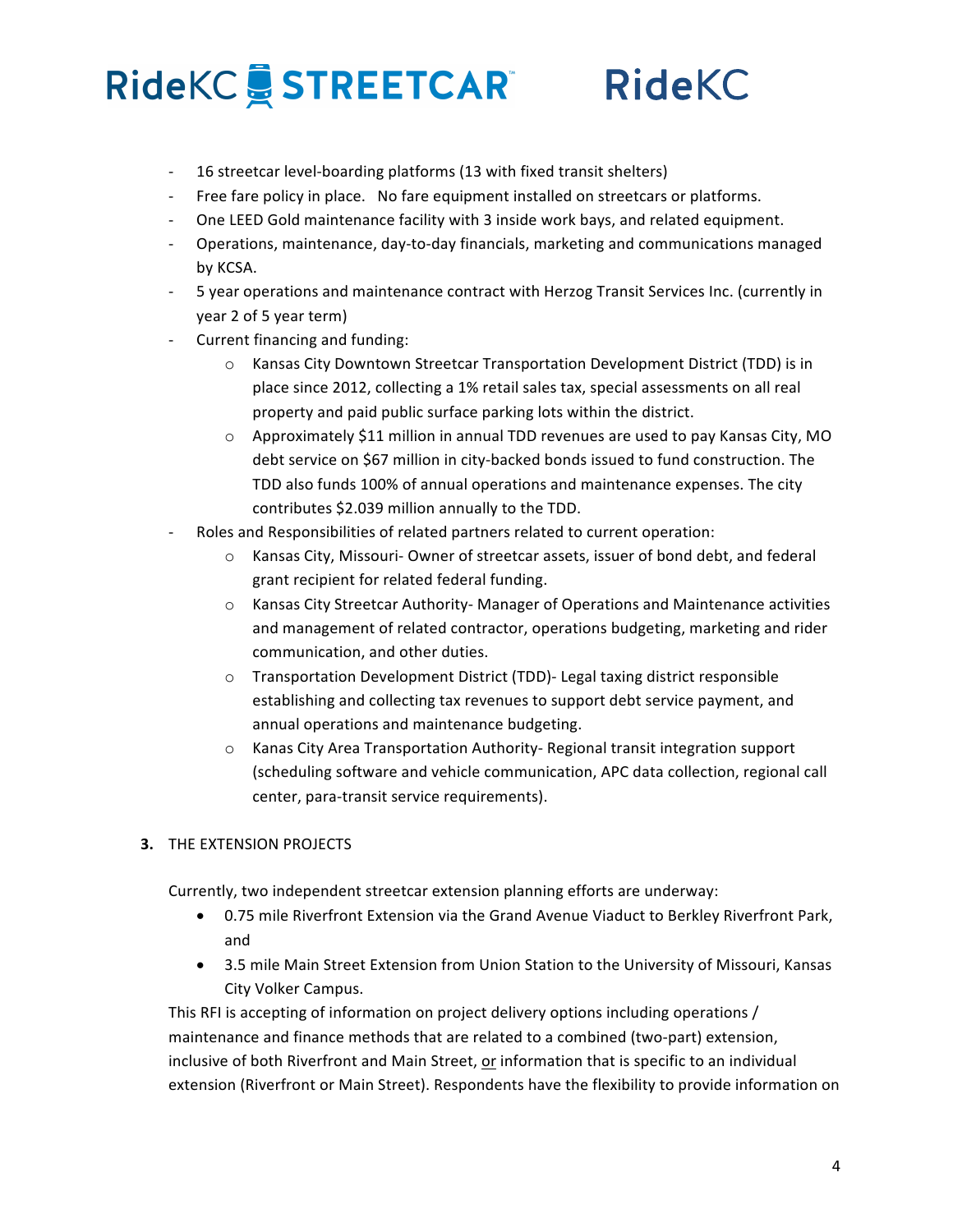**RideKC** 

either scenario or others that respondents may feel are appropriate. More detailed descriptions of these extensions follow.

Riverfront Extension (Capital cost estimate: \$32 million). KCSA, KCATA and Port KC have partnered to advance a northern extension of the current streetcar system, from the existing terminus at  $3^{rd}$  and Grand, to Berkley Riverfront Park. This extension is expected to be supported by local and private sector funds from Port KC development and Federal funds for construction (see below referenced study for details).

- Current status: Feasibility study complete (http://kcstreetcar.org/wpcontent/uploads/2017/05/RvrExt-Feasibility-Report-v4-2017.pdf),NEPA (Document CE) and Advanced Conceptual Engineering in process
- \$32 million in capital costs (inclusive of bike/ped improvements), and est. \$750k in annual O&M costs in year 1
- Approximately 34 of a mile of additional route, 1.5 track miles.
- New terminus station at Berkley Riverfront Park, adjacent to new mixed-use development and new station at  $3^{rd}$  and Grand.
- Opportunity for additional extension to the Isle of Capri Casino and new Park & Ride
- One additional streetcar vehicle anticipated to support initial operations plan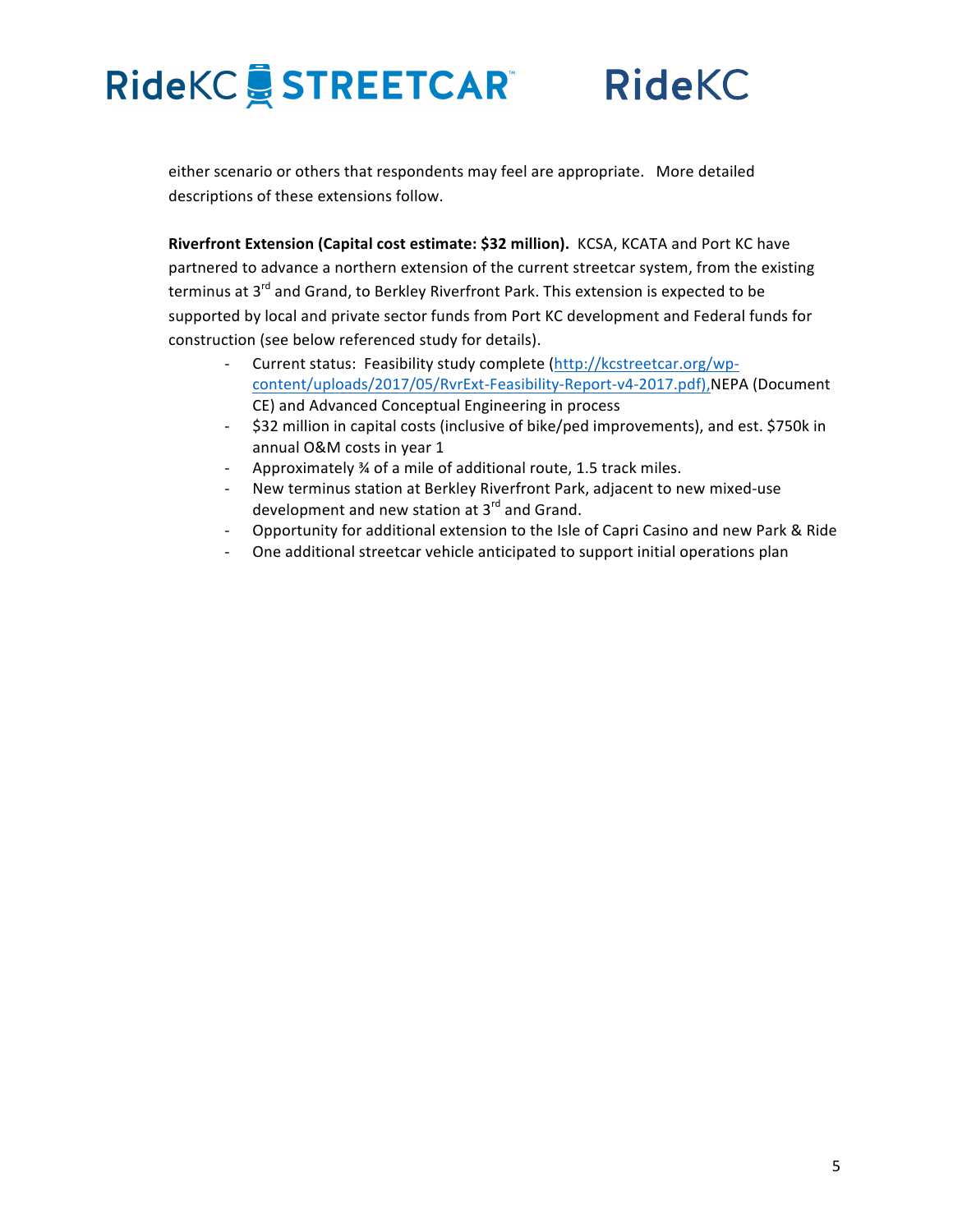## RideKC STREETCAR RideKC

Current Funding Plan: \$15 million TIGER grant submitted, remaining funds and annual operating funds would be provided by Port KC via development revenue capture



**Main Street Extension (Capital cost estimate: \$250 million).** KCSA and KCATA have partnered to advance detailed route planning and due diligence for the 3.5-mile Main Street Extension south from Union Station to the University of Missouri, Kansas City (UMKC) Volker Campus. This expansion is supported by a citizen effort to implement a larger Transportation Development District (TDD) that will replace the current downtown TDD, using the same revenue tools (retail sales tax and special assessments). This district was legally formed in August 2017, a Board of Directors elected in October 2017, and a final "revenue" election will be scheduled in early 2018. The new TDD's revenue sources can be enabled only when the project is substantially funded. All work is being coordinated with the City of Kansas City, Missouri.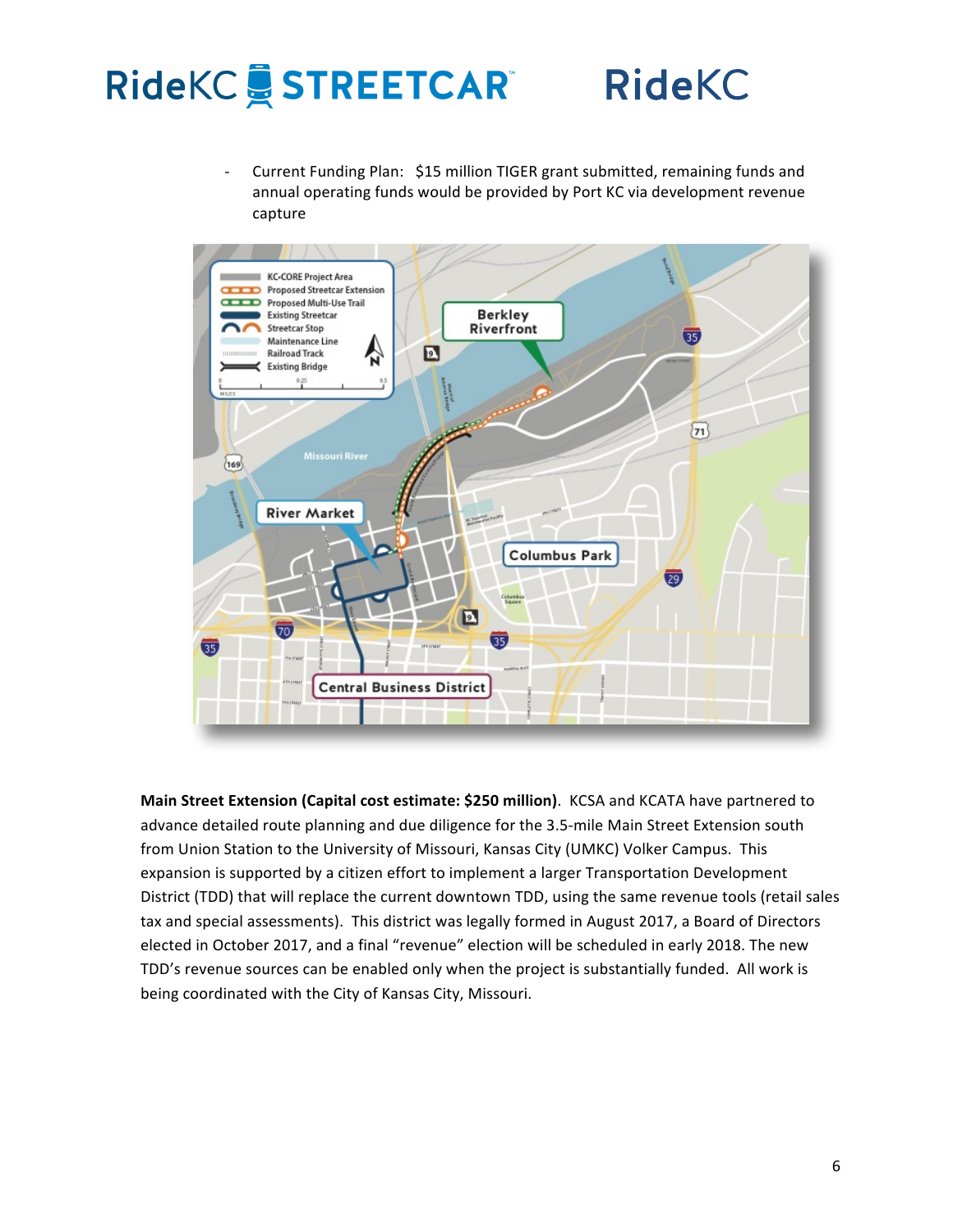### **RideKC**

A previous study (NextRail) was completed in 2014, and outlined alignment options in the Main Street Corridor. The Project Development (PD) work currently underway is building off of this early planning work to identify a cost effective streetcar project acceptable to the community. PD was initiated in August 2017 under a contract with HDR and jointly funded by the Partnership. In October the Partnership and City requested entry for the southern extension into Project Development as a

potential Small Starts Project with the Federal Transit Administration (FTA), and formal approval to enter PD was received from FTA in December, 2017. 

- Approximately \$250 million in estimated capital costs, and \$5m in annual O&M costs in year 1 (not inclusive of starter-line operations costs)
- Approximately 3.5 miles of additional route, 7 track miles
- New terminus station in vicinity of  $51<sup>st</sup>$  and Brookside Boulevard, adjacent to mixed-use development
- Eight additional streetcar vehicles anticipated to support initial operations plan
- Current Funding Plan: \$100 million in FTA Small Starts, remaining capital funds and 100% of annual operating funds would be supported by new TDD revenues. Bonding decisions have not been made.

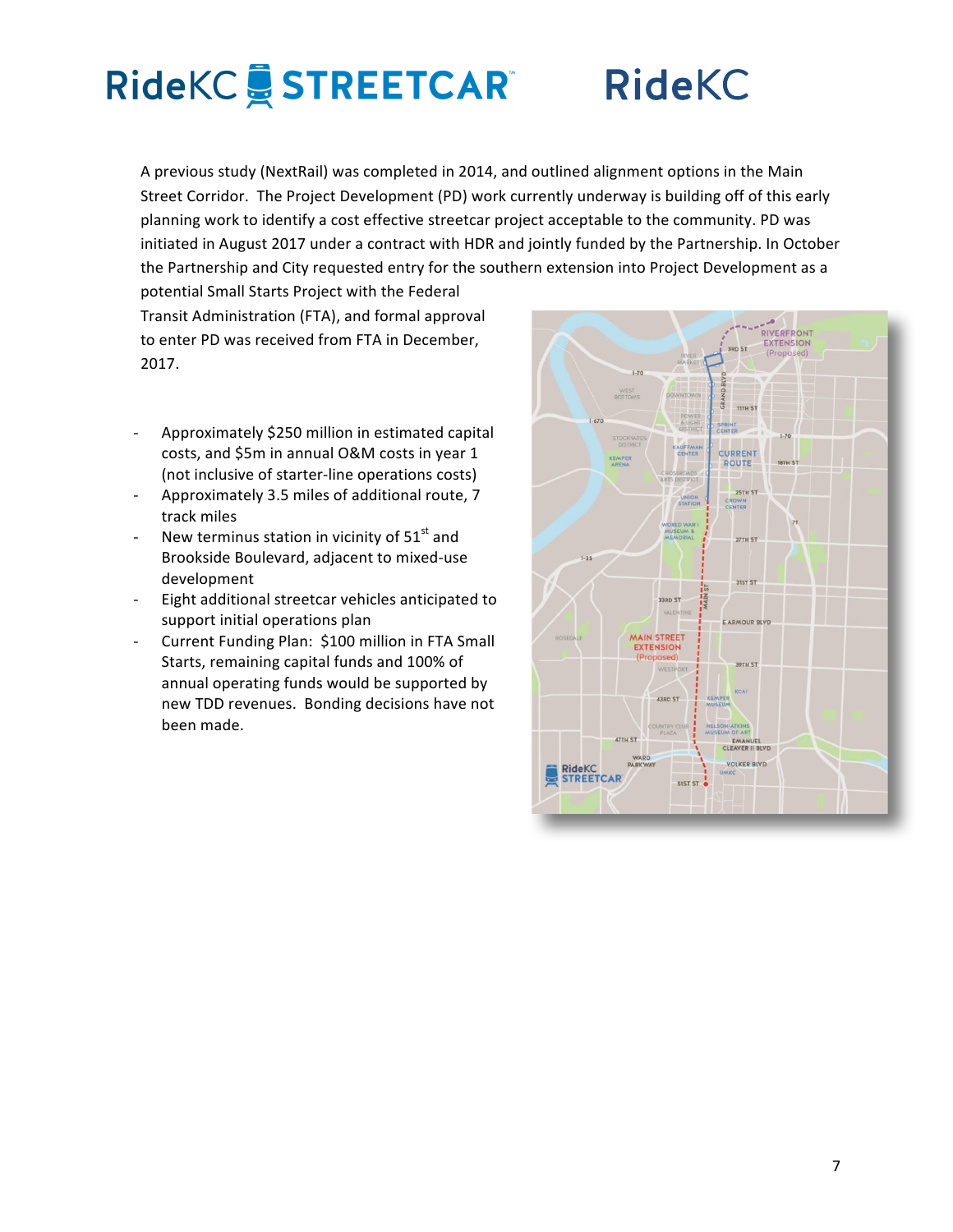**RideKC** 

### **4.** BACKGROUND

The Partnership is considering procuring and delivering the Project under a conventional federally-funded, design-bid-build ("D/B/B") model, or alternative models including Public Private Partnerships (P3) models. Some of these alternative options are outlined in section 3.5.5.5 of the Federal Transit Administration's (FTA's) March 2016 "Project and Construction *Management Guidelines"* publication. Examples of alternative delivery methods that may be considered include:

- Design/Build (D/B)
- Design/Build/Operate/Maintain (D/B/OM)
- Concessions for example, Design/Build/Operate/Maintain/Finance D/B/O/M/F (DBOM/F) or Build-Operate-Transfer (BOT)
- Construction Manager At Risk (CMR/Construction Manager/General Contractor (CM/GC)

The Partnership will also consider the possibly of phasing or delivering of the Project as two separate packages: One phase for the Riverfront Extension, and one for the Main Street Extension. The Partnership is interested in comments from responding firms related to the technical and financial feasibility of phased versus combined implementation.

As mentioned above the Partnership is interested in exploring the potential of a model that can assist in financing of the project. Under such models, a contractor(s) might be responsible for designing and constructing the Project as well as securing the financing to fund all or a portion of design and construction. The newly-formed Transportation Development District (TDD) is expected to make a series of capital repayments over a period to be determined after the completion of construction of the southern Main St. extension and separate revenues from the Riverfront would be ear-marked for payment after completion of the northern extension. The Partnership is also exploring the use of milestone payments during construction to offset the funding requirement.

In addition, the Partnership is also exploring the potential to use a DBOM/F or related delivery model with an availability payment structure to design, construct, finance, operate and maintain the Project. Under this model, a private consortium would be responsible for the design, construction, operations and maintenance of the Project as well as securing the financing to fund all or a portion of design and construction. The Partnership anticipates that it would make periodic availability payments over a long-term period beginning after the completion of construction. The Partnership is considering escalating the availability payments based on a predetermined formula per the project agreement. The availability payments would be subject to an availability regime and performance standards such that payments may be reduced or withheld if the Project is not performing in accordance with the performance specifications set forth in the project agreement. The Partnership is also exploring the use of milestone payments during construction to offset a portion of the funding requirement.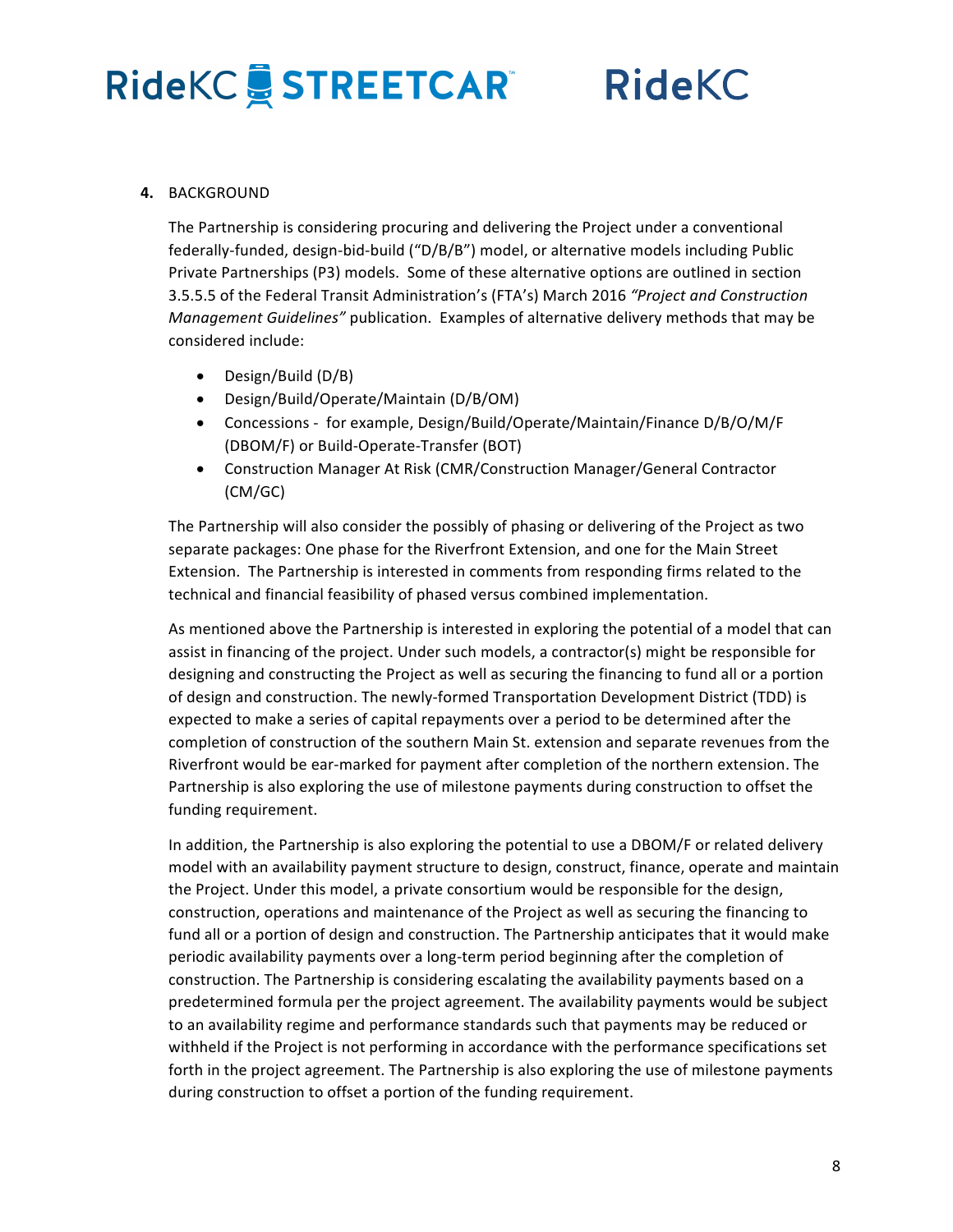**RideKC** 

#### **5. RELREVIEW AND PURPOSE**

The Partnership anticipates reviewing and evaluating the responses to this RFI during a 4-to-8 week period following receipt of submissions. This RFI does not commit the Partnership to any specific form of procurement, including a potential P3 procurement. The responses will be used to inform the Partnership's decision on how to best proceed with the project.

The following is an example schedule if an innovative procurement is pursued:

| <b>Publish RFI</b>                             | January 18, 2018       |
|------------------------------------------------|------------------------|
| Questions on RFI to Partnership Team via email | 2/5/2018               |
| to tgerend@kcstreetcar.org                     |                        |
| RFI Responses Team via email to                | 3/2/2018 at 10:00 a.m. |
| tgerend@kcstreetcar.org                        |                        |

A decision on delivery method is expected by end of 2018. Ultimately, a competitive process will be used to secure contractor(s) to deliver the project.

### **6. INFORMATION REQUESTED**

The Partnership would like to receive the views, opinions, and feedback of respondents and their perspectives on the innovative delivery models under consideration by the Partnership (and others as appropriate), as well as the technical aspects and financial and commercial terms, as it applies to the Project.

The Partnership welcomes feedback on the Project and understands that a variety of firms will respond to this RFI. Please answer any or all questions that you deem are relevant to your firm. The Partnership intends to use the information gathered through your responses to this RFI for its own considerations. The Partnership may follow-up directly with respondents with more detailed questions or to clarify submissions. Thank you in advance for your participation.

### 1. General:

1.1. What type of firm do you represent? For example, design/engineering firm, construction firm, operations and maintenance firm, lender, equity financier.

1.2. Is this Project or a portion of this Project attractive to your firm or team? Why or why not?

1.3. Comparing the alternative delivery methods, which is preferable to your firm/team, and why? 

### 2. Technical

2.1. Based on the information provided, do you anticipate that an alternative procurement method such as one of those listed in this RFI is a viable option for this Project?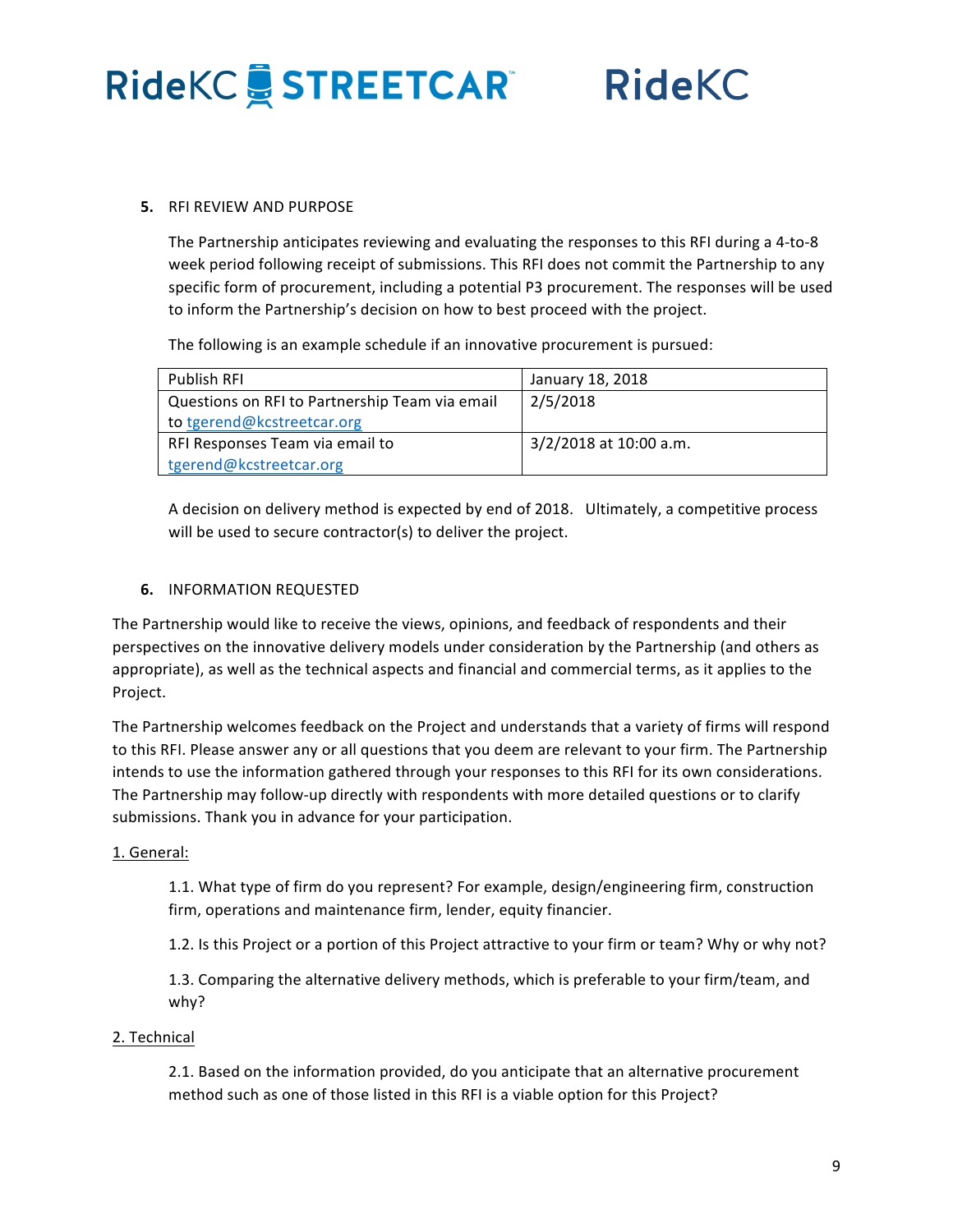### **RideKC**

2.2. Based on the information provided, do you anticipate that an innovative delivery option could result in an ability to advance the project without the need for additional federal funding?

2.3. Based on your understanding of the Project, do you believe a P3 model offers significant opportunity for innovation in design and construction techniques, means and methods, or potential cost savings and/or time savings?

2.4 Based on your understanding of the Project, is there a project approach related to the specific elements of the proposed extensions that seems to be preferable (i.e., both north and south segments advanced together, one or the other, or phased implementation?)

#### Financial

3.1. The Partnership is considering submitting a Transportation Infrastructure Finance and Innovation Act (TIFIA) financing request. Please comment on the potential importance or desirability of TIFIA or other recommended financial tools that might assist in financing the project.

3.2. Please describe the benefits and drawbacks of incorporating a long-term operations and maintenance performance requirement into the Project.

3.3. Please comment on the optimal term of a related model that is inclusive of finance such as DBOM/F (e.g., 10 years, 20 years, 30 years, etc.), and how this would affect your financial plan.

3.3. What forms of debt financing would you consider for supporting the Project and why?

#### Other Information

4.1. How might the fact that the City owns the existing streetcar impact alternative delivery options? Any additional information or commentary regarding the potential for alternative delivery methods that may be helpful.

#### 7. CONFIDENTIALITY/MISSOURI SUNSHINE LAW

All materials submitted by respondents shall be subject to Sections 610.010 to 610.200, Revised Statutes of Missouri (the "Missouri Sunshine Law"), and any other laws and regulations applicable to the disclosure of documents submitted under this RFI. Section 610.011 of the Missouri Sunshine Law requires that the Missouri Sunshine Law "shall be liberally construed and their exceptions strictly construed to promote" the State's public policy that records of governmental bodies be open to the public. In no event shall the Partnership or any of its agents, representatives, consultants, directors, officers or employees be liable to a respondent for the disclosure of any materials or information submitted in response to this RFI. To the extent allowed by the Missouri Sunshine Law and any other applicable law, all information contained in this RFI will remain confidential; however, Section 610.021(12) of the Missouri Sunshine Law permits sealed proposals and related documents to be closed only until a contract is negotiated or all proposals are rejected. Regardless of any claim by respondent, all responses are subject to disclosure following the award of a contract or rejection of all proposals.